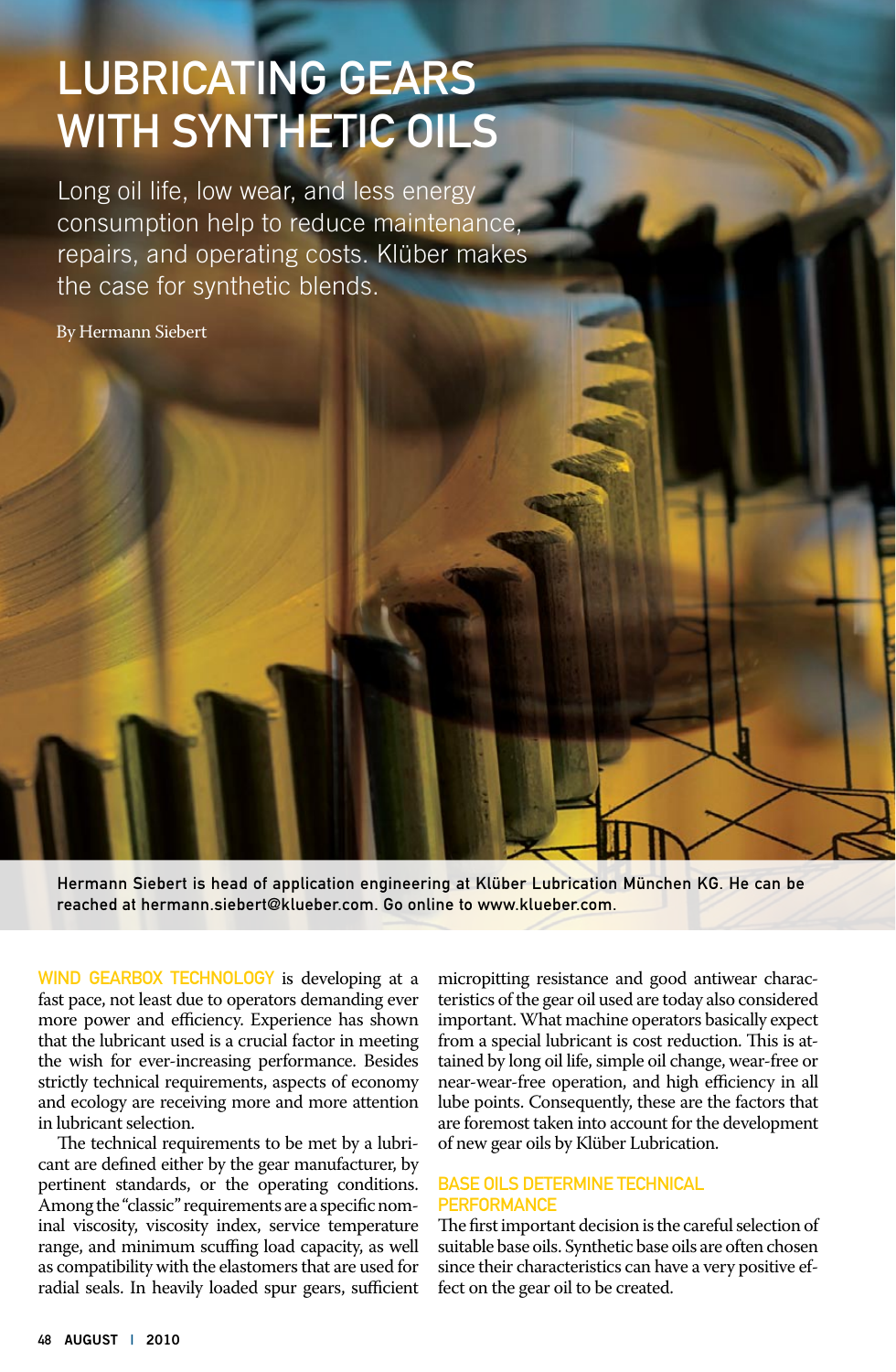

Table 1 compares a number of typical base oil characteristics. The more suitable the base oil is, the less will additivation or other adjustments become necessary at a later stage to attain the desired properties. An example of such adjustments is the addition of so-called viscosity-index-improvers, which can substantially enhance the viscosity-temperature behavior of mineral oils. On the other hand, the chemical makeup of such polymer additives may lead to the breaking of molecular chains under the shear rates commonly found in gear contacts (approx. 10-6 1/s), which counteracts the desired effect of a higher viscosity at elevated temperature. This problem is prevented if oils with a higher viscosity index are used in the first place.

Friction coefficients of various base oils



Fig. 1: Friction coefficients of various base oil.

## Lower Friction Improves Efficiency

Figure 1 shows the friction coefficients of several base oils measured on a two-disk test rig. This test rig allows friction coefficients to be determined under conditions as prevail in gears. It can be seen that the polyglycol-based gear oil Klübersynth GH 6-150 in particular leads to significant friction reduction. Depending on the type of gears lubricated, this may bring about considerably better gear efficiency. The positive effects of a higher efficiency are manifold. One is lower energy consumption at constant output power. Lower oil temperature and hence longer oil life is another. Obviously, this leads to a reduced oil consumption, but also to savings in terms of time and money to be spent on oil change.

These benefits have been proven in tests conducted on Klüber's worm gear test rig, as shown in fig. 2. Figure 3 shows some exemplary results for Klüber gear oils. When the polyglycol oils are used in heavily loaded worm gears, temperature reductions by more than 40 °C and energy savings of 30 percent are realistic. Whether the oils tested were gear oils for general applications (Klübersynth GH 6 series) or special oils for the food-processing and pharmaceutical industries (Klüberoil 4 UH 1 N series, Klübersynth UH1 6 series) had no effect on these results. The latter can generally be expected to offer the same if not better performance than conventional gear oils. Oils based on polyalfaolefins, e.g. Klüberoil 4 UH1-460 N, do not perform quite as good as polyglycol oils, however they still offer significant advantages over mineral oils. Such polyalfaolefin-based oils might be recommended for use in old gears where compatibility with paints and seals of unknown origin are a particular priority. Polyalfaolefins can also be mixed with mineral oils. What should be noted, though, is that conversion to a food-grade oil always requires thorough cleaning of the machinery since an undefined mixture of old and fresh oil will fail to satisfy food safety requirements.

Additives are particularly important under conditions where no separating lubricant film can form. Such conditions are found, for instance, during the running-in of gears, or in gears driving low-speed machines as well as in stop-and-go operation.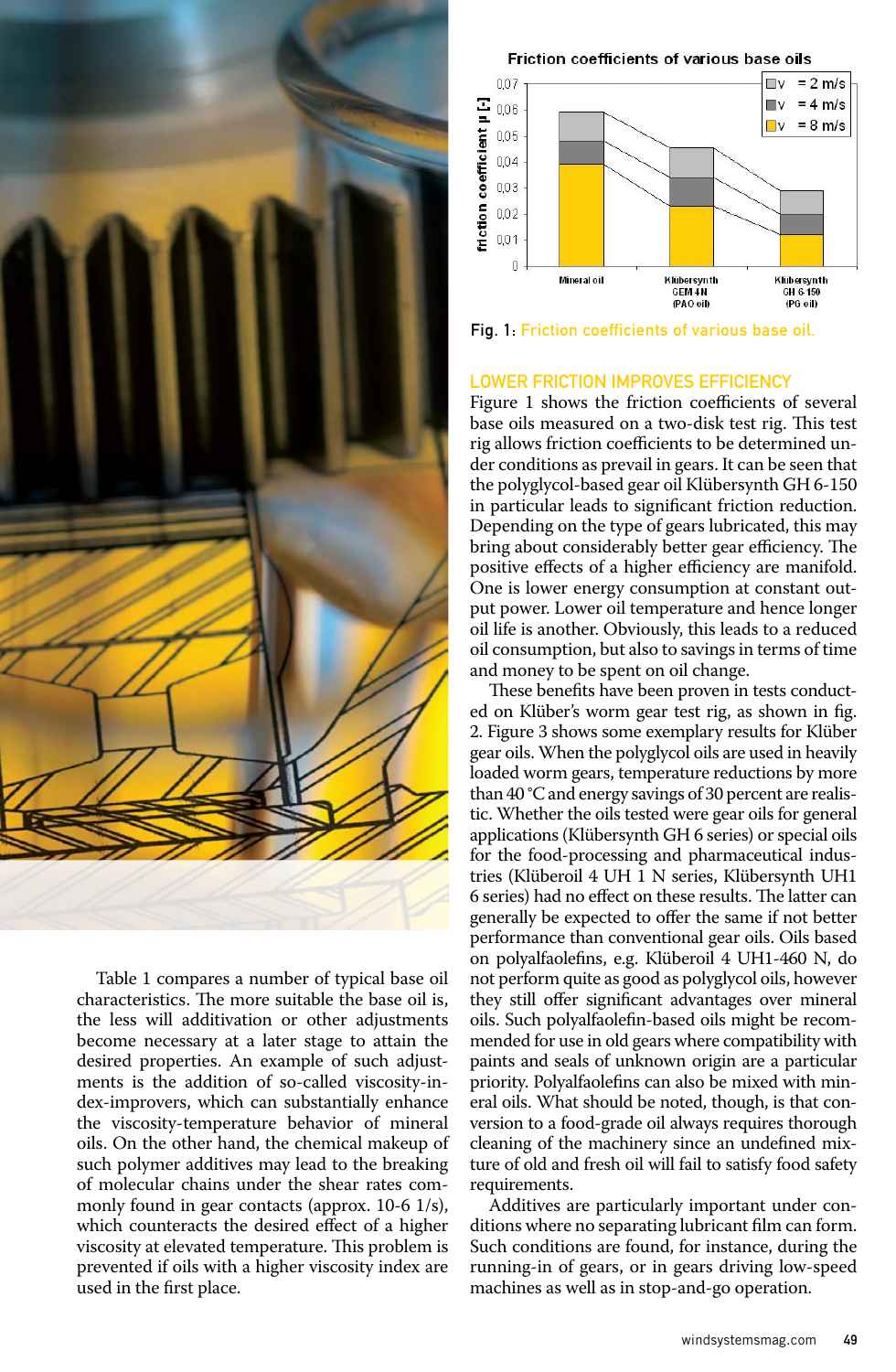|                                                             | <b>Mineral oil</b> | <b>Polyalfaolefin</b> | <b>Polyglycol</b> | <b>Ester</b> |
|-------------------------------------------------------------|--------------------|-----------------------|-------------------|--------------|
| Viscosity-temperature characteristics                       | $\Omega$           | $\div$                | $++$              |              |
| Ageing resistance                                           | $\left( \right)$   | $\div$                | $++$              |              |
| Low-temperature characteristics                             |                    | $++$                  | $\overline{+}$    |              |
| <b>Wear protection</b>                                      | $\left( \right)$   | $^{+}$                | $++$              |              |
| <b>Friction coefficient</b>                                 | O                  | $+$                   | $++$              | +            |
| $++$ = excellent / + = good / 0 = satisfactory / --- = poor |                    |                       |                   |              |

Table 1: Table showing the key characteristics of different base oils.

## Wear Protection for Longer Service Life

Figure 4 shows the differences in wear behavior attained with different oils in worm gears. The results shown were again obtained in tests on the Klüber worm gear test rig. The left axis of the diagram represents the weight loss of the worm wheel after the test, while on the right the wear rate of the wheel is shown. Seen in combination, the results allow a differentiation between running-in wear and permanent wear. Under the selected operating conditions it can be assumed for the mineral oil that wear on the worm gear will decrease tooth thickness at a rate of approx. 1/1000mm per hour. With the Klübersynth GH 6-460 oil, on the other



Fig. 2: Klüber worm gear test rig.



Fig. 3: Temperature and efficiency measurements. Fig. 4: Wear measurements.

hand, there will be only minimal tooth wear. It is obvious that the particular characteristics of this oil cause pronounced running-wear on the gear; however, the permanent wear setting in after a certain time is very low. Naturally, the life of both the gears and the gear oil benefit from these characteristics. If wear on the worm gear is eliminated or kept to a minimum, the replacement of parts or even the whole gear system can be avoided. At the same time less wear particles contaminate the gear oil, which means the latter can be used longer, irrespective of the base oil characteristics.

An oil's service life is primarily determined by certain factors and by the way they interact, which is shown in fig. 5. In this figure, oil sump temperature is indicated as a function of oil service life. The slope of the curves is due to the so-called 10 K rule, saying that a temperature increase of 10 Kelvin doubles the speed at which chemical reactions take place. Applied to the service life of gear oils, this means that their life is cut by half with every 10 K temperature increase. The curves for mineral oil and polyglycol have been taken from the literature, where they have been published on many occasions. Klüber Lubrication drew on their practical experience in the use of polyglycol oils by performing numerous used-oil analyses with this oil type and evaluating them. Some of them are shown as symbols in the diagram.